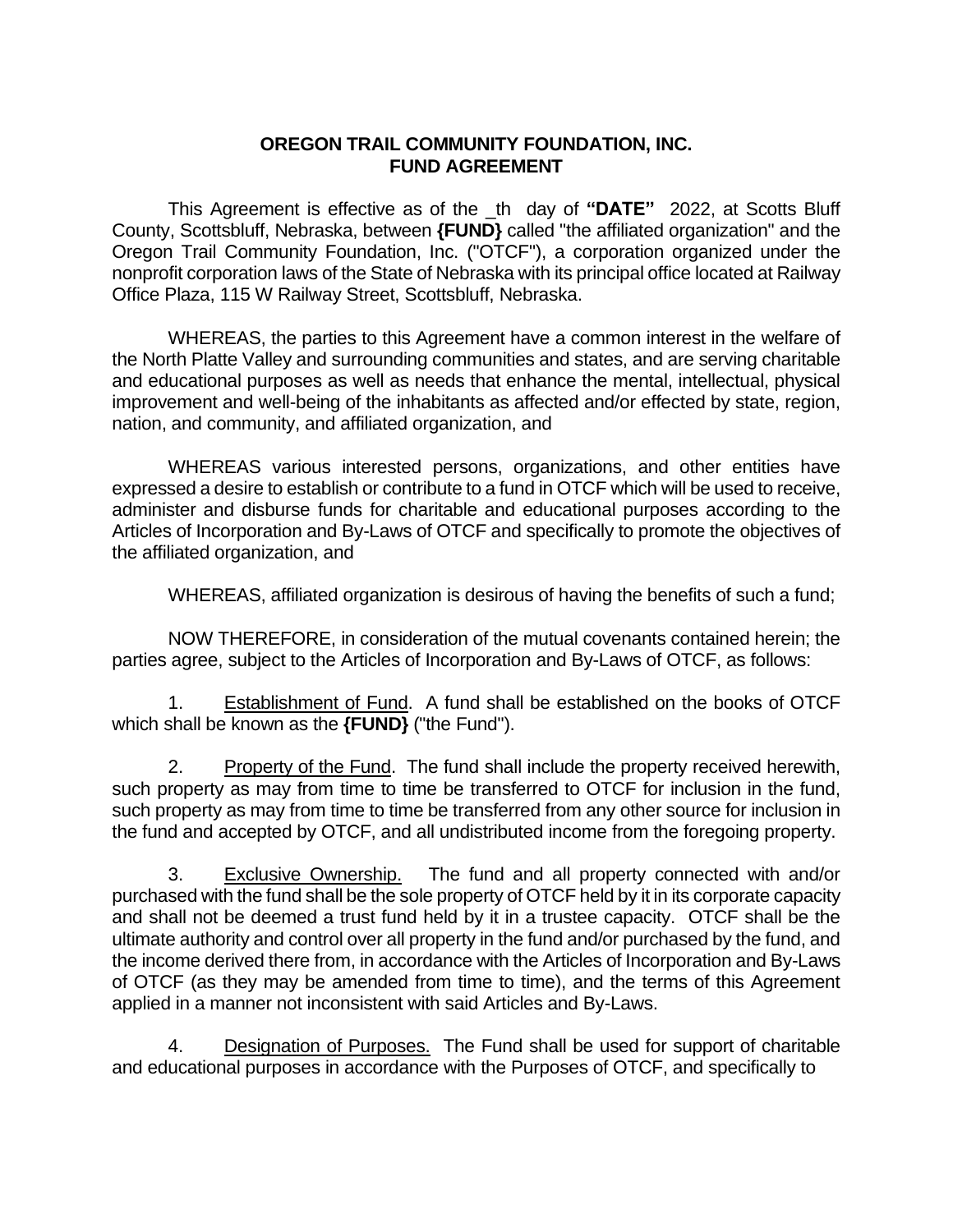**{FUND}** as directed by their advisory committee and the OTCF's Board of Directors. The Board will give consideration to the recommendations of the affiliated organization, but such recommendations shall be solely advisory and not binding on OTCF.

5. Distribution of Income. The net income and other distributions of the Fund shall be made as directed by the Board of Directors of OTCF. The Board will give consideration to the recommendations of the affiliated organization, but such recommendations shall be solely advisory and not binding on OTCF.

6. Variance. OTCF agrees that if its Board of Directors proposes to exercise the variance power contained in the Articles of Incorporation of OTCF it shall give written notice of such to the affiliated organization, and give such affiliated organization a reasonable opportunity to show why such variance power should not be exercised. PROVIDED HOWEVER, that no notice is required if OTCF becomes aware of any other action instituted or proposed by any person to vary the purposes, uses or methods of administration of the Fund.

7. Fees and Type of Fund. OTCF has identified itself as a provider of services to the following types of funds. By mutual agreement it has been determined that **{FUND}** is the type of fund as indicated below:

Letter Letter Special Project and Special Project and Special Assembly Containing Containing Fund Long Term Endowment **Example 2** Pass Through Donor Directed

8. Definition and Construction. All terms in this agreement which have a special definition under the Internal Revenue Code shall be interpreted in accordance with such IRC definition. It is intended that the Fund shall be part of the OTCF and that nothing in this Agreement shall affect the status of OTCF as an entity which is a qualified charitable organization. This Agreement shall be interpreted in a manner consistent with such intention and so as to conform to the requirements of the Internal Revenue Code and any regulations issued pursuant thereto applicable to the intended status of OTCF.